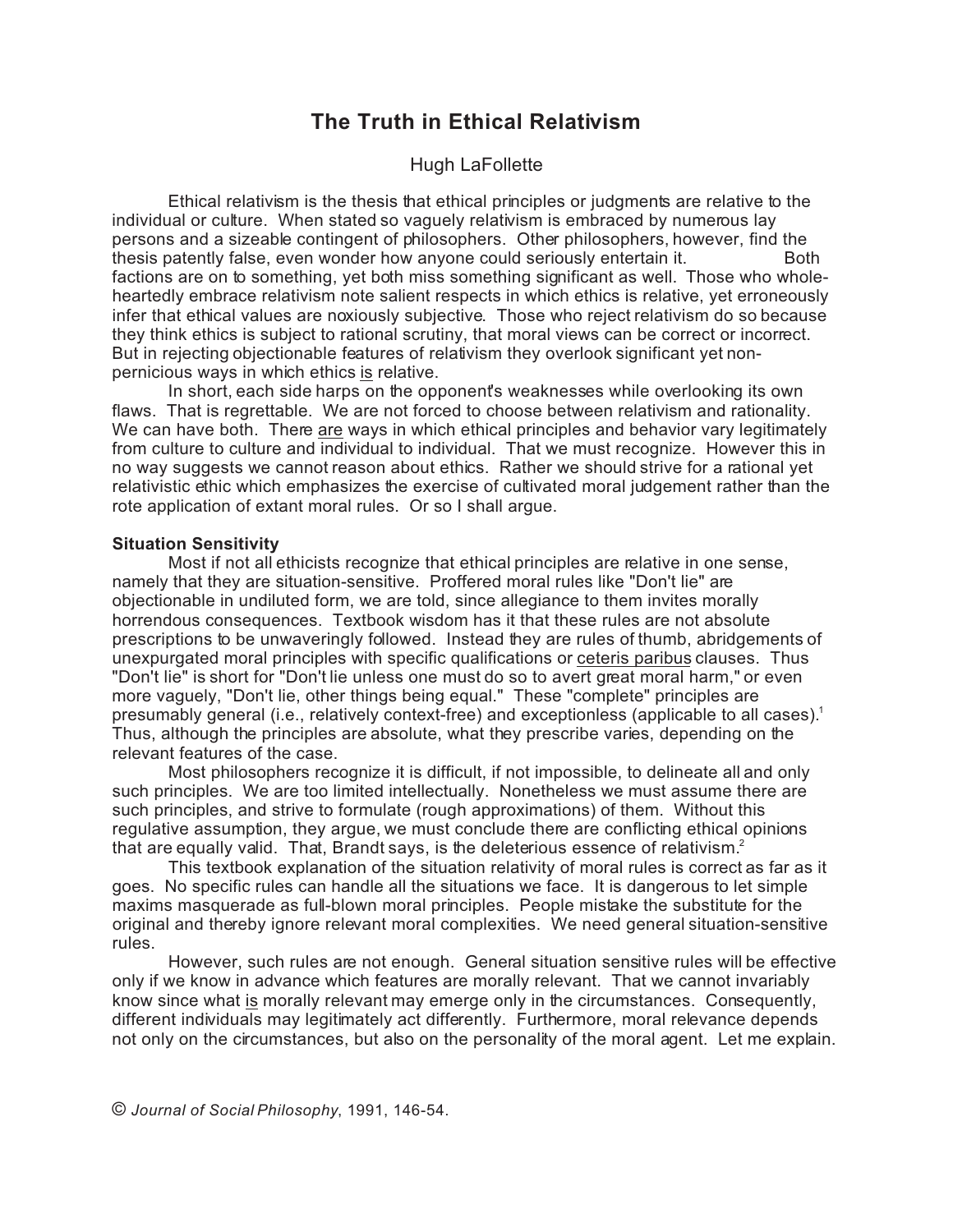# **Two relativities**

#### a) *Advantages of Moral Diversity*

Most ethicists acknowledge we are often uncertain about moral means. We know we should respect another's autonomy or know that we should be kind, but we may not know how. To be moral we must determine how to do what we know we should do.

This model suggests, however, that although we have difficulty ascertaining the appropriate moral means we usually or always know the moral ends. Not so. Moral ends are frequently indeterminate and sometimes conflicting. Although some purported moral ends (e.g., "purifying the Aryan race") are morally intolerable, we should not assume there is only one moral norm. Some variation in ends contributes to human flourishing, and should be embraced.

The point can be illustrated in another context. Philosophy professors have roughly similar teaching goals. Nonetheless they often disagree about these goals' relative importance. Some professors think their principal task is to introduce students to the great thinkers; others, to expose students to a particular array of philosophical problems; still others, to help students to think, to critically examine their own lives.

Most think these goals are mutually supportive. Nonetheless, they do rank goals differently and these differences modulate their teaching. The first wants students to get their hands on the classic texts. The second emphasizes the pervasiveness of traditional philosophical problems. The third wants students to adopt a critical attitude toward life.

Although most professors have a favored view, they recognize the appeal of alternatives. They realize education and the philosophic community profit from diversity. Some students learn more from teachers with one style; others thrive under the tutelage of competitors. Therefore to serve students well we must encourage teachers to develop their own styles. Our discipline likewise benefits from diversity. Ongoing discussions about philosophy's proper goals keeps us honest.

Similarly for ethics. Following Mill's arguments iny *On Liberty*, we should see divergence in moral ends not as an unavoidable evil, but as a factor contributing to human advance and moral excellence. We should not merely tolerate diversity, we should embrace it; we should seek exposure to views different from our own; we should encourage variety of thought and action. Otherwise we will stagnate; we will fail to achieve our human potential.

Let me offer a historical example which illustrates my point. The Civil Rights Movement was comprised of people with conflicting ideologies. Although all agreed blacks were mistreated by the white majority, agreement went little further. Some were separatists: others, integrationists; still others wanted merely to diminish the onerous restraints on blacks. Even those who endorsed similar ends clashed over means. Some advocated open rebellion; others shunned rebellion though made it clear they would use violence to protect themselves; still others renounced all violence and adopted a Ghandian stance of pacifistic resistance. Advocates of each stance doubtless thought others were mistaken, perhaps even insincere or malicious. Depending on their perspective, "opponents" were deemed revolutionaries, hotheads, chickens, or Toms. Most assumed their and only their approach was correct. Typical ethics textbook explanations would concur: only one approach is morally proper. Persons who think otherwise are relativists.

I question this appraisal. There are limits to what is (was) morally worthy, though I am often uncomfortable with attempts to strictly delimit those boundaries. In particular, although I find some of the mentioned options defective by my lights, when I step back and observe the historical movement, I am impressed by the necessity of these different styles. Without them the movement would not have made the progress it has (which, as it turns out, is altogether inadequate.) The "hotheads" demonstrated to recalcitrant whites just how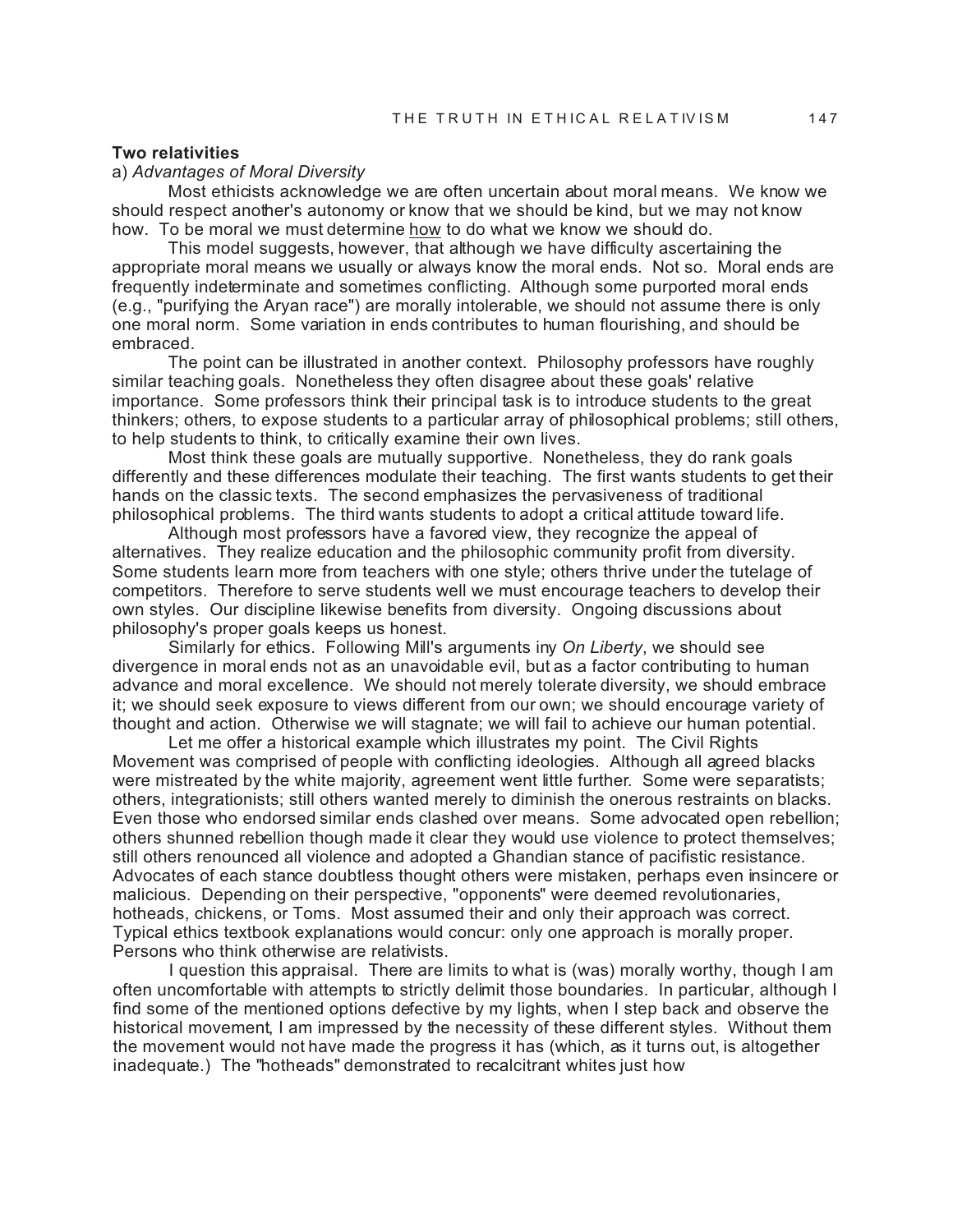serious they were, thereby forcing whites to acknowledge the systematic mistreatment of blacks. If all had been hotheads, however, the movement would have been crushed as a rebellion. Cooler, more temperate members made the movement less threatening, more palatable, to the white majority. If a preponderance of members had been at either extreme, the movement would have faltered, if not collapsed.

My point can be stated differently by putting a twist on the generalization argument. Kant, M. Singer, and others have argued that we can determine if an action is morally acceptable by asking "What if everyone did it?" The generalization argument helps show why we should all follow a single norm even when my violating the norm does not have detrimental consequences. It explains, for example, why I should not walk on the grass even though my doing so will not hurt the grass. If everyone walked on the grass, the grass would die. Moreover, it would be unfair to allow me to walk on the grass while forbidding you from doing so. Thus, the generalization argument shows that it is wrong for me (and you and everyone else).

Using this argument (in a way the authors did not intend), we can also show that there is no one way all people in the Civil Rights Movement should have acted. For no matter how they acted, had all others acted the same, the results would have been disastrous. Therefore, variant behaviors would not have been wrong; everyone's following a single moral norm would have been wrong.

All large-scale movements thrive on diversity. Movements need dreamers, for even if the dreams are unrealizable, they enable others in the movement to envision and fashion a better world. And there must be others who blend dreaming and action. If all behaved similarly, the movement will fail. $3$ 

Before I move on to the next point I need to block one inference some will draw from what I have said. I have argued that morality thrives on diversity; without it important moral advances would never have been achieved. That is not to say, however, that all behavior which may contribute to moral goals is morally legitimate. Bull Conner's decision to sic the dogs on demonstrators may have helped speed Civil Rights legislation, someone might contend. Yet that doesn't show his actions were moral. Agreed. My contention is not that all contributory actions are moral, only that some range of them are. The movement would have continued had Bull Conner reacted differently. I have only claimed that it would not have advanced had everyone acted identically. I have no algorithm for specifying which contributory features are moral, but then, on my account there aren't moral algorithms, so that is neither surprising nor objectionable.

# b) *Ethical Relevance of Personality Traits*

How we should act will also depend to some degree on our personalities. As I noted earlier ethicists acknowledge that moral principles are situation sensitive. Relevant shifts in external circumstances justify acting differently. However, many ethicists steadfastly deny that personality differences make a moral difference. That is a mistake. To illustrate, let me borrow an example developed in an earlier paper.<sup>4</sup> Suppose I have a depressed friend; she is beset with personal troubles. How should I relate to her? Should I be a non-judgmental listener, sensitive to her current lot? Should I offer advice, even if it is not requested? Or should I simply ignore, or at least downplay, the trauma to try to help her "get on with her life"? Doubtless at that time she will find some of these responses more than a bit annoying. Nonetheless, a range of reactions is likely important for helping her deal with her troubles. If all her friends were sensitive listeners, she might become mired in her trauma, ignoring her possible contributions to them. If all her friends dished out advice she might lose self-respect. One pat set of reactions will not do. She would suffer and, more generally, the world would be morally diminished, if everyone played identical roles.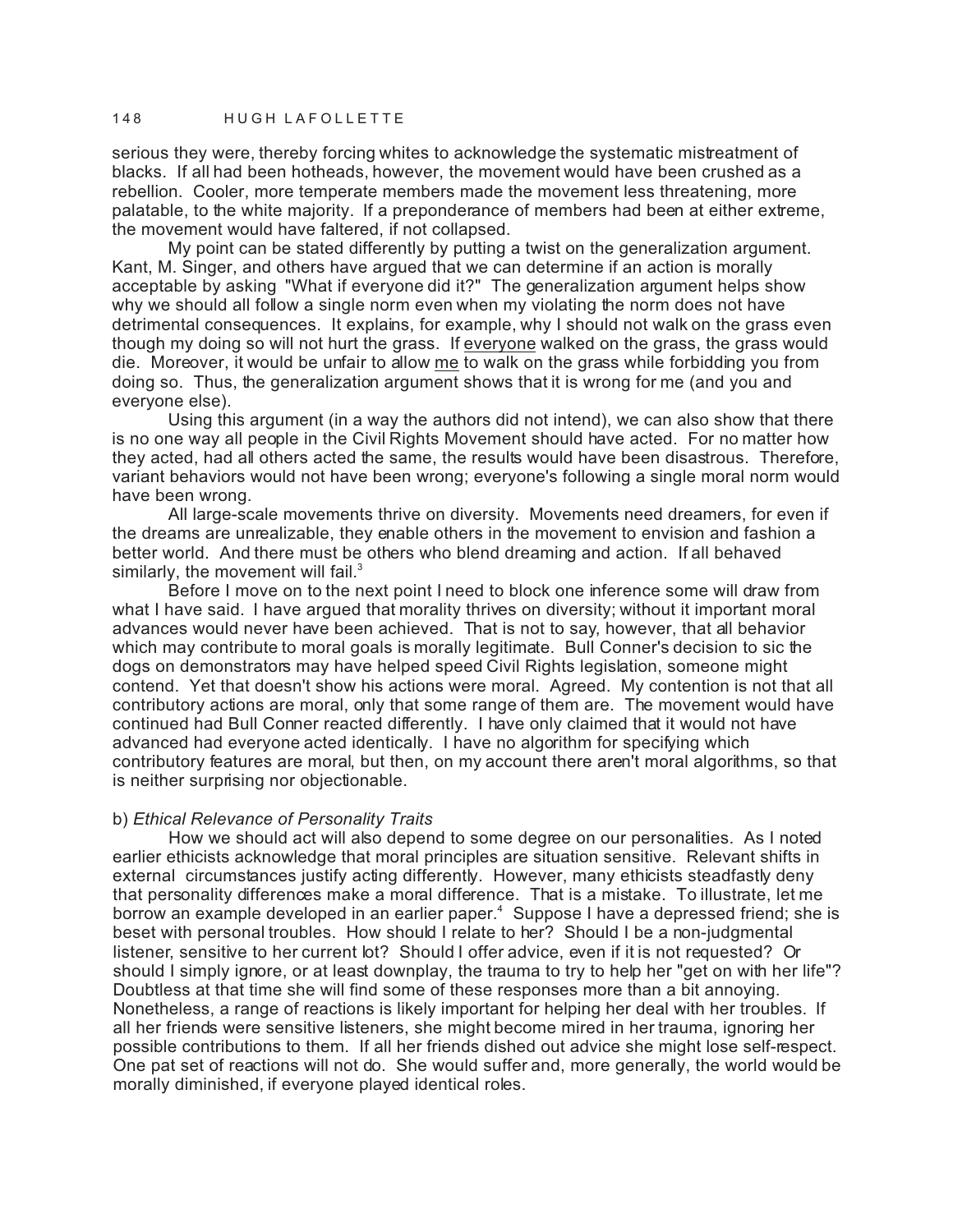Realizing that, how should I relate to my friend? On my account, no rule will provide a preemptory directive. I must decide what I, with my particular temperament and abilities, can best do to sensitively respond to her. If I have inculcated sensitivity and kindness, I may respond appropriately. Yet there is no moral theory to specify exactly how I should act.

Of course we do have clear rules forbidding flagrant ethical offenses, e.g., killing and rape. Rules against such actions set the "bottom line" below which no one should fall. However most ethical questions are not so easily resolved. That has led some thinkers to conclude that this "bottom line" exhausts morality proper, that all other concerns are matters of supererogation. Perhaps we can make suitable distinction between duty and supererogation. However if we do, we should not draw the distinction so that it characterize all interpersonal interactions as merely supererogatory.<sup>5</sup>

However, we must recognize that some and perhaps most of our moral judgments are debatable and require considerable defense. In these cases, diversity of action not only benefits us directly, as in the case of mass movements, it also helps make each of us vividly aware of the options. In short, diversity is morally advantageous.

### **Universalizability**

Doubtless someone will note that my account ignores or even undermines universalizability. Universalizability (some call it generalizability) is often forwarded as a central tenet of morality: "What is right or wrong for one person must be right (or wrong) for any person in similar circumstances."<sup>6</sup> It is, Mackie tells us, "in some sense, beyond dispute."<sup>7</sup> Philosophers forward it, not as one moral rule among many, but as a meta-rule any possible morality must satisfy. Yet my proffered conception apparently runs afoul of universalizability.

Certainly it conflicts with most typical descriptions of it. In the previously discussed example, I argued that moral duties can vary because of specific personality traits. For instance, it is sometimes morally proper for two people to relate differently to the same person in the same circumstances. Thus, one might justifiably criticize her for the same behavior another praises or at least tolerates. Or within large scale movements, it is morally proper for two people to act differently. In neither the personal relationship nor the political/social movement should everyone feel morally compelled to act in identical ways. If they did, the friend -- or the movement - would suffer.

Universalizability apparently rules such divergence out. Though it does not outlaw variant behavior, it does require that deviations be based on general features of the situation so that others in like circumstances should act similarly.<sup>8</sup> Thus, the principle forbids any deviation in one's moral duties because of "variable inclinations"<sup>9</sup> or "generic differences between persons.<sup>10</sup> "The class of persons alleged to be an exception to the rule cannot be a unit class."<sup>11</sup> Yet that is exactly what my view countenances. Because of Jack's particular character and relationship to Jill, Jack's moral duties to Jill may be unique --it may constitute a unit class.

The principle further conflicts with my observations about mass movements. Presumably the principal would countenance only one approach to the Civil Rights Movement. Yet if my earlier analysis was correct, divergence was essential to the success of the movement.

Those enamored with universalizability would say so much the worse for my view; I would say: so much the worse for universalizability. The phenomena I am describing are familiar to morally sensitive individuals. If universalizability conflicts with these phenomena, that indicates the deficiencies of the principle, not vice-versa.

Doubtless some defenders of universalizability might argue that the principle is compatible with these phenomena. They might contend the differences cited are morally relevant in the sense required. Thus, Jill might properly relate differently to Jack than to John. But anyone like Jill should relate to him the same as she does.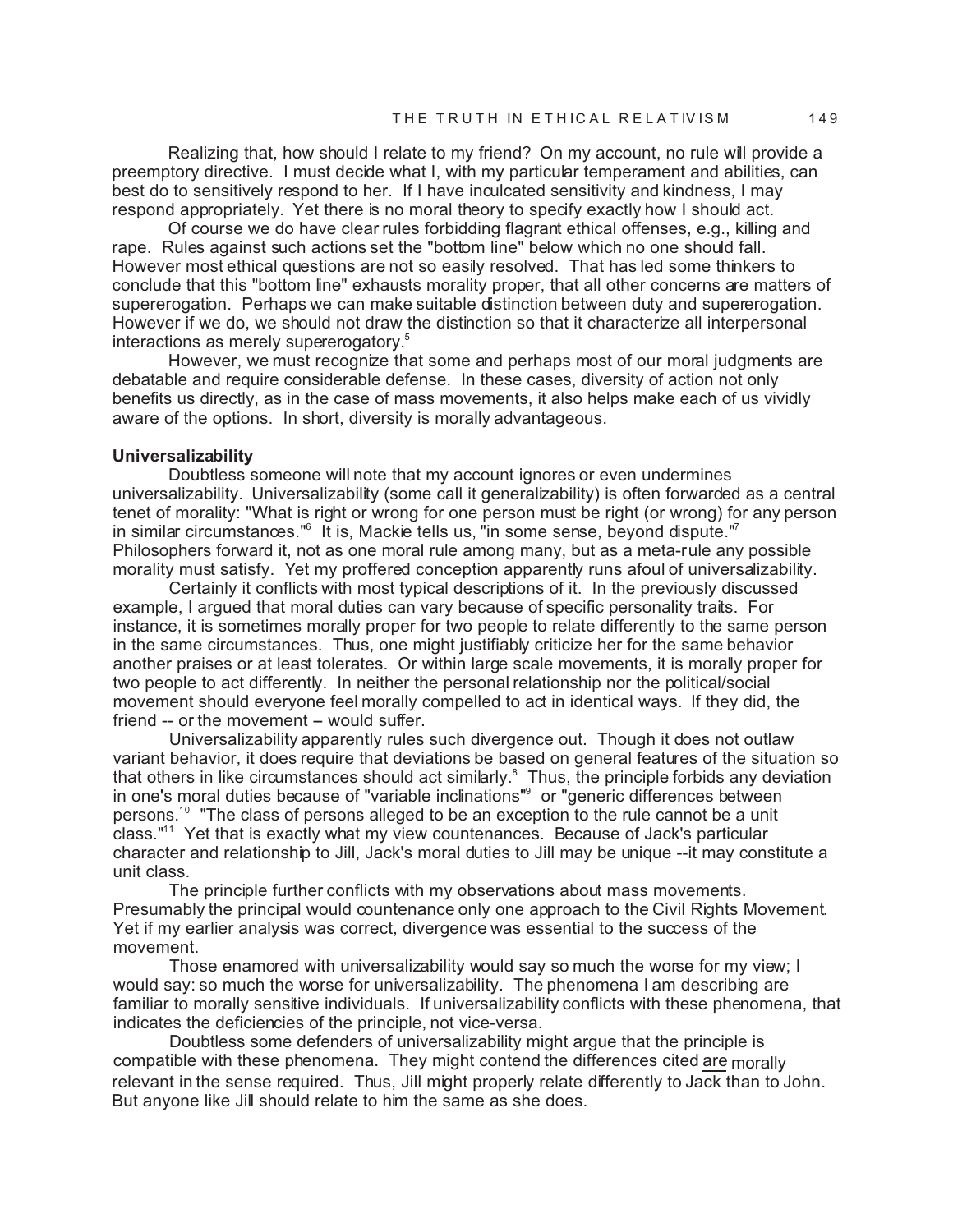# 150 HUGH LAFOLLETTE

This response will not do. For someone might have the same personality and character traits as Jill, yet have a different history with Jack, and on that basis alone, should relate differently to him. We recognize the moral relevance of personal histories, but the principle of universalizability cannot countenance them. If they are permissible then everyone would constitute a unit class; the principle of universalizability might be true but trivial. On the other hand, if only some are morally relevant, there must be some basis other than universalizability for determining relevance. Universalizability would likewise be trivial inasmuch as it fails to help us make moral decisions.<sup>12</sup>

Despite these limitations, we should retain universalizability. The principle properly emphasizes the need to reason about morality. Even if we cannot provide an algorithmic procedure explaining why some features are relevant or especially weighty, we should morally and rationally evaluate our actions. Moreover, it emphasizes the centrality of fairness: We should not tailor moral principles for our own selfish interests. These are important lessons we should not forget. However, we should recognize that the principle gives us no substantive moral guidance.

# **The nature of language**

We can better understand the senses in which ethics is relative if we compare it with a familiar practice which is similarly relativistic: language. We have general rules of grammar, standards for proper prose. Sentences should have a noun and verb; the subject and verb should agree in number; a pronoun should refer univocally to its antecedent; prose should be clear and concise. These express sage wisdom to the novice, continued guidance to the veteran. Although these principles distinguish powerful prose from ineffectual scribbling, they are not algorithms. In no context can they tell us which, of all the possible sentences or phrases, is most appropriate. To use E. B. White's example, no rule explains why Thomas Paine's "These are the times that try men's souls" is preferable to grammatically acceptable alternatives.<sup>13</sup> What is clear, however, is that only someone who knows grammatical rules could pen such a gem.

Rules of grammar and style not only fail to distinguish minimally acceptable prose from masterful style, occasionally they offer direction we should ignore. The best writers do: Some occasionally use grammatically incomplete sentences. Others may employ seemingly awkward or circuitous prose. Although there are no precepts specifying when these deviant forms are appropriate, the overriding aim of effective communication legitimizes them. But this is not to make "effective communication" a hierarchical rule which adjudicates between competing grammatical rules. To say we wish to communicate effectively merely states our aspirations; it does not prescribe a procedure for realizing those aspirations. We have no precise account of effective communication -- that is likewise amorphous. The stylist helps determine, albeit tentatively, what effective communication is and thus, what good grammar and forceful style are.<sup>14</sup>

All this seems obvious once we recall how grammar evolved. No one emerged from the primeval slime imploring us to be clear or warning us about misplaced modifiers. It was millennia after our ancestors began speaking that they even knew what a modifier or clarity was. These notions emerged from their attempts to communicate.

Doubtless something like this happened: astute speakers realized communication was hampered by inappropriately placed modifiers. (Though if language had developed differently we might not have had modifiers, let alone misplaced ones.) They informed other speakers of their "discovery." When enough people discerned the wisdom in their observation, a convention outlawing misplaced modifiers emerged. Nothing mysterious.

Rules arose because people thought they served important communicative functions; they may be discarded or modified if later discoveries suggest otherwise. For instance, it is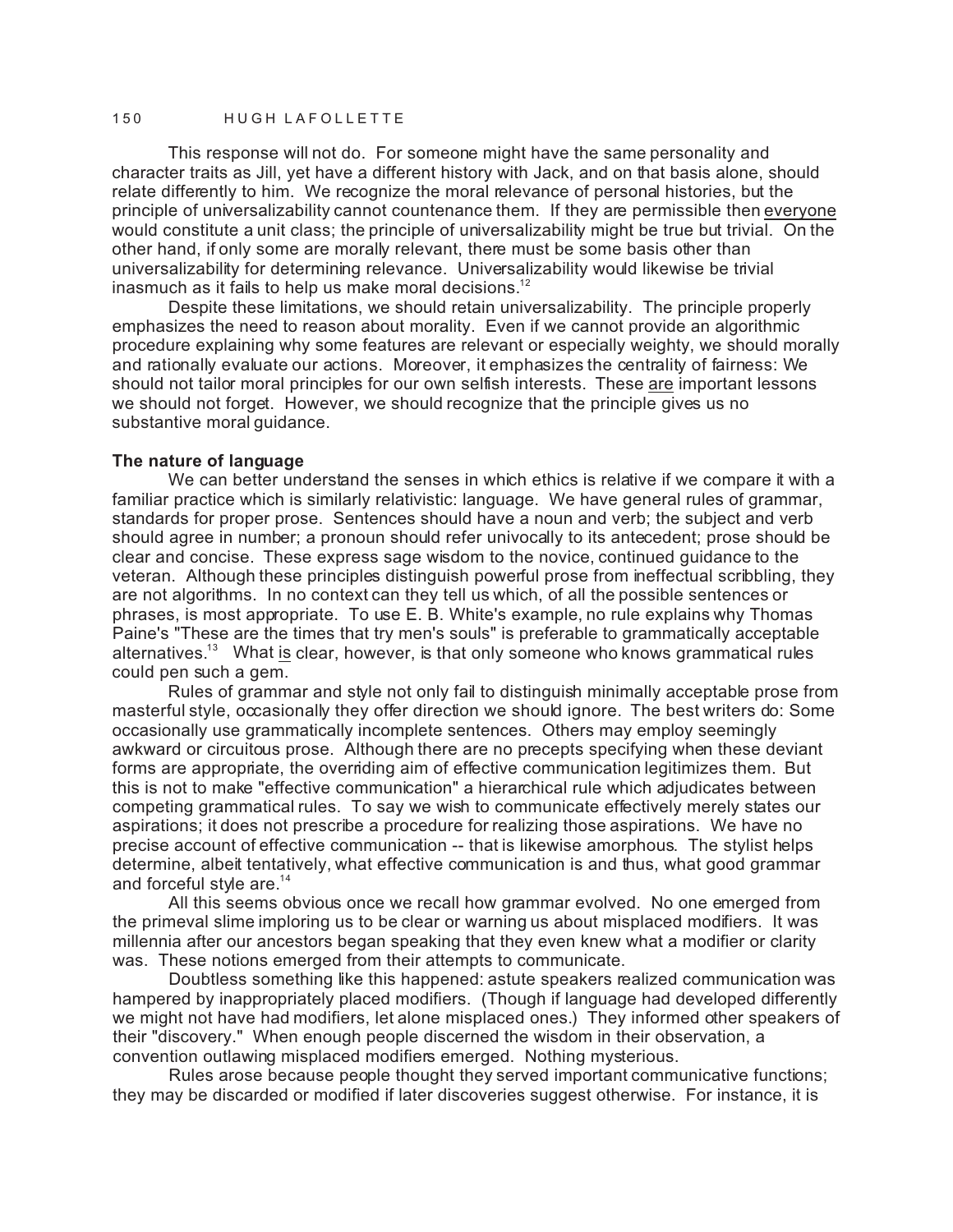no longer strictly forbidden to split an infinitive. Modifications occur when enough people realize blind adherence to a rule is undesirable.

We developed language to enhance communication; we change it to make communication more effective. But this does not imply that language usage is subjective or a matter of personal whim. We may not speak just anyway we wish -- at least not if we wish to communicate. Of course if language had evolved differently what we consider good grammar and eloquent prose would differ. But that's not relativistic, at least not noxiously so. It merely recognizes the mundane truth that a different array of rules could also enable us to communicate effectively. No one language is indisputably superior to all contenders.

In summary, 1) language developed to enhance communication. 2) Although there are limits on how language could have evolved, no language is privileged. 3) No set of linguistic rules covers all cases; nonetheless 4) knowing those rules is vital for effective communication. Finally 5) we can debate the wisdom of rules of grammar: we can determine when it is reasonable to ignore those rules; we can decide if the rules no longer serve their original purposes and therefore ought to be discarded.

As it turns out these are just the senses in which ethics is relative without being subjective. Both ethics and language usage face "questions" with patently obvious answers. For ethics those may be: "Should I beat my children for exercise?" Or "should I yell at my neighbor to boost my ego?" For language usage it could be: Is the sentence "My teeths badly hurted yesterday" grammatically proper? Or, is the sentence "The really very good story was nice and rather interesting" illuminating? Other questions about prose and ethics are seemingly intractable. Some are so complex that they elude pre-established categories. Relevant features of the case do not fall neatly under the rubric of extent rules. Or, even when we are moderately certain which rules are relevant, may remain unable to deduce the preferable action. Different writers follow different rules and, within a certain range, all communicate effectively. Different people act differently, yet all may act morally.

Non-determinantness does not render language usage subjective. Neither need it do so for ethics. Both types of judgments are fallible, but fear of error or subjectivism should not drive us to embrace a rigid set of grammatical rules or a simplistic morality. We should appreciate and understand the ways in which language and ethics are relative, while recognizing that they are still subject to rational scrutiny.

#### **A Rational Relativistic Ethic**

It is high time that I explain in more details what I mean by a rational but relativistic ethic. That is easier said than done. Given the way the debate has been framed in the past, most people assume that we must either embrace a rigid absolutism or else run headlong into the arms of those who say ethics is non-rational.

These are not our only options. Nonetheless, it is difficult to specify what a nontraditional ethic would look like; it is difficult to explain how one could reason about ethics once we have abandoned the traditional conception. Although alternatives proposed by Schneewind, Altman, Pincoffs (all cited earlier) and others<sup>15</sup> strike a responsive chord, they initially seem unacceptably vague.

I suspect they seem vague, however, because we are subconsciously wedded to the model manufactured and sold by modern philosophy. We assumed ethics needed the seal of certainty, else it was non-rational. And certainty was to be produced by a deductive model: the correct actions were derivable from classical first principles or a hierarchically ranked pantheon of principles. This model, though, is bankrupt. We must abandon it and begin to think about ethics differently.

I suggest we think of ethics as analogous to language usage. As my previous analysis suggested, there are no univocal rules of grammar and style which uniquely determine the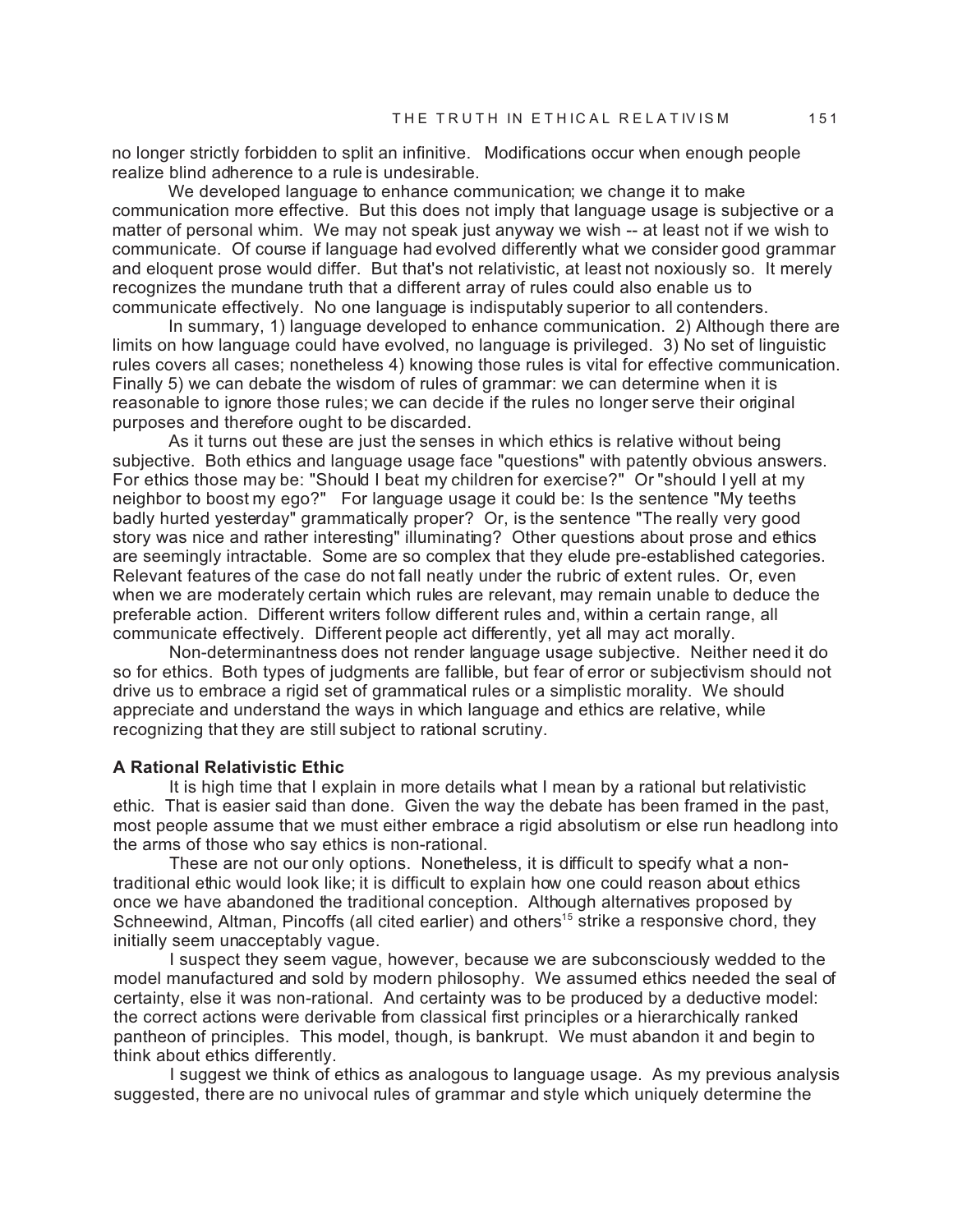## 152 HUGH LAFOLLETTE

best sentence for a particular situation. Nor is language usage universalizable. Although a sentence or phrase is warranted in one case does not mean it is automatically appropriate in like circumstances -- unless "like" is so circumscribed that no situation is like another. Nonetheless, language usage is not subjective.

This should not surprise us in the least. All intellectual pursuits are relativistic in just these senses. Political science, psychology, chemistry, and physics are not certain, but they are not subjective either. As Shapere puts it, science "involves no unalterable assumptions whatever, whether in the form of substantive beliefs, methods, rules or concepts" Everything is up for grabs, including the notions of "discovery" and understanding."<sup>16</sup>

As I see it, ethical inquiry proceed like this: we are taught moral principles by parents, teachers, and society at large. As we grow older we become exposed to competing views. These may lead us to reevaluate presently held beliefs. Or we may find ourselves inexplicably making certain valuations, possibly because of inherited altruistic tendencies.<sup>17</sup> We may "learn the hard way" that some actions generate unacceptable consequences. Or we may reflect upon our own and others' "theories" or patterns of behavior and decide they are inconsistent. The resulting views are "tested"; we act as we think we should and evaluate the consequences of those actions on ourselves and on others. We thereby correct our mistakes in light of the test of time.

Of course we may not like such a ragtag process. We may yearn for the "good ole days" when we thought our ethical principles had the stamp of certainty, when we thought we had a foolproof univocal procedure for determining right and wrong. But those days, like the noumenal world, are well lost.<sup>18</sup> They are mere dreams, flights of philosophical fancy. It is time to grow up, to recognize that certainty is not on the menu -- nor was it ever.

That should not worry us. For if certainty is not on the menu neither is full-blown relativism. Of course people make different moral judgments; of course we cannot resolve these differences by using some algorithm which is itself beyond judgement. We have no vantage point outside human experience where we can judge right and wrong, good and bad. But then we don't have a vantage point from where we can be philosophical relativists either.<sup>19</sup>

We are left within the real world, trying to cope -- with ourselves, with each other, with the world, and with our own fallibility. We do not have all the moral answers; nor do we have an algorithm to discern those answers. Neither do we possess a algorithm for determining correct language usage but that does not make us throw up our hands in despair because we can no longer communicate.

If we understand ethics in this way, we can see, I think, the real value of ethical theory. Ethical theory is important, although in ways different than many people suppose. Some people talk as if ethical theories give us moral prescriptions. They think we should apply ethical principles as we would a poultice: after diagnosing the ailment, we apply the appropriate dressing.

But that is a mistake. No theory provides a set of abstract solutions to apply straightforwardly. But then, I doubt if most ethical theorists ever thought they did. Ethical theories are important not because they solve all moral dilemmas but because they help us notice salient features of moral problems and help us understand those problems in context. They help us see problems we had not seen, to understand problems we had not understood, and thereby empower us to make informed moral judgments, judgement we could not have made without an appreciation of moral theories. In that respect ethical theories and grammar serve similar functions: good grammarians may not be effective communicators; however, a grasp of grammar empowers us to communicate effectively.

Thus, we should instruct each other in the basic principles inherited from the past (respect for persons, reverence for human life, etc.) and act upon those as circumstances warrant. Then, we must listen and talk. We must non-defensively hear other's evaluations of our actions and non-condemnatorily offer reactions to theirs -- all the while acknowledging our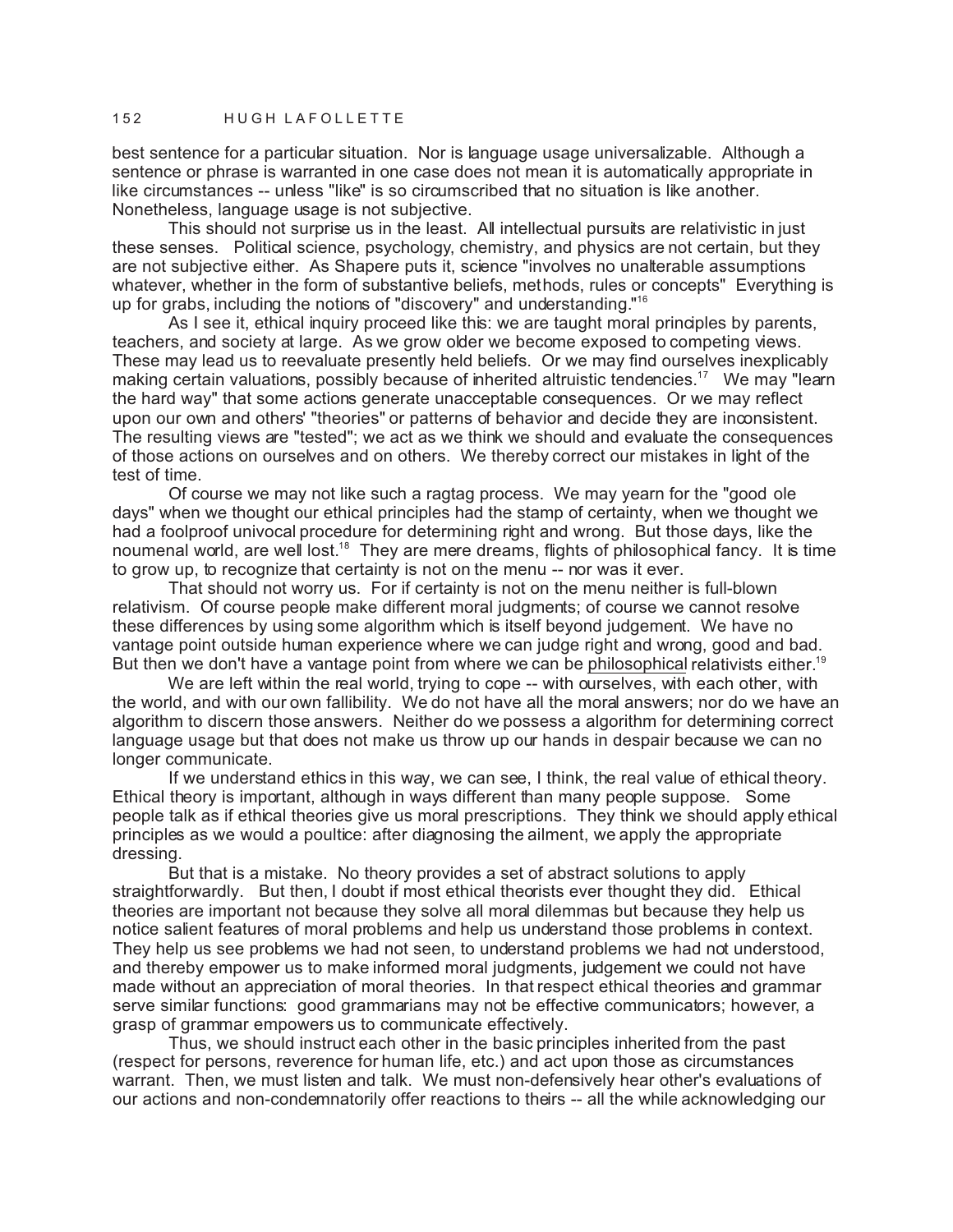and their fallibility. When certain actions seem especially horrendous to many (e.g., murder) we should legally prohibit them. Less obvious harms we will leave to the arena of ideas. In short: I only urge that we replicate our procedures for language usage. This, of course, puts a burden on everyone to evaluate inherited "moral wisdom" as well as our own actions. And it demands that we govern our behavior in accordance with what we find. But isn't that exactly the central theme of philosophy?<sup>20</sup>

### **NOTES**

<sup>1</sup> J.B. Schneewind, "Moral Knowledge and Moral Principles," *Revisions*, ed. S. Hauerwas and A. MacIntyre (Notre Dame: University of Notre Dame Press., 1983) argues these are erroneously thought to be essential requirements of any ethical system.

 $2$  R. B. Brandt, *Ethical Theory* (Englewood Cliffs: Prentice-Hall, Inc. 1959), p. 272.

 $^3$  Berelson (Bernard R. et. al., "Democratic Practice and Democratic Theory," Voting (Chicago: University of Chicago Press, 1954) has convincingly argued this is likewise true of citizen participation<br>in democracies. We criticize those who fail to participate in democratic decision making, yet a country<br>could not su conception fails even here.

<sup>4</sup> "Applied Philosophy Misapplied," in *The Applied Turn in Contemporary Philosophy*, ed. N. Rescher, Et. al., (Bowling Green, OH: Bowling Green State University Press, 1983). The following themes were anticipated there.

 $5$  The re are important ways in which it sounds as if  $E$  dmund Pincoffs advocates this view in "Quandary Ethics." Revisions. There he defends the relevance of personality and ideological differences to ethical decisions, but seems to limit this relevance only to moral issues which, in some important way, go beyond the call of duty. That is right as far as it goes. But it just doesn't go far enough.

 $6$  M. Singer, Generalization in Ethics (New York: Athenium, 1971). Similar views are echoed by most writers, including: W. Frankena, Ethics (Englewood Cliffs,, NJ: Prentice-Hall, Inc., 1973), p. 25; A. Gewirth, Reason and Morality (Chicago: University of Chicago Press, 1978), p. 105; and Brandt, p. 21.

<sup>7</sup> Ethics (New York: Penguin Books, 1977).

<sup>8</sup> Singer p. 17; Hare, (1983) Freedom and Reason (Oxford: Oxford University Press, 1963), p. 107; Gewirth, p. 111.

 $^{9}$  Gewirth, p. 106, 170.

 $10$  Mackie, p. 97.

 $11$  Singer, p. 87.

<sup>12</sup> This is in stark contrast to an earlier paper, "Moral Kinds and Natural Kinds," *Journal of Value Inquiry* (Spring 1981). There I assumed universalizability was a fundamental moral notion.

<sup>13</sup> The Elements of Style (New York: Macmillan Publishing Co., 1959).

<sup>14</sup> The situation parallels the pragmatists' concepts of "coping." What is true, according to the pragmatist, is that which enables us to cope. But coping is not, then, some new epistemological notion to replace "correspondence with reality." It, too, is pragmatically determined. See Andrew Altman's<br>"Pragmatism and Applied Ethics," American Philosophical Quarterly 20 (April 1983).

 $^{\rm 15}$  Consult the majority of articles in *Revisions*, particularly Bergmann's and Murdoch's. Also see Ted Benditt's discussion in Rights (Totowa, NJ: Rowman and Littlefield, 1982).

 $16$  "The Character of Scientific Change," pp. 52-54, as yet unpublished.

<sup>17</sup> The latest scientific defense of a biologically based altruism comes from Edward O. Wilson's Sociobiology (Cambridge, Mass: Harvard University Press, 1975) and On Human Nature (New